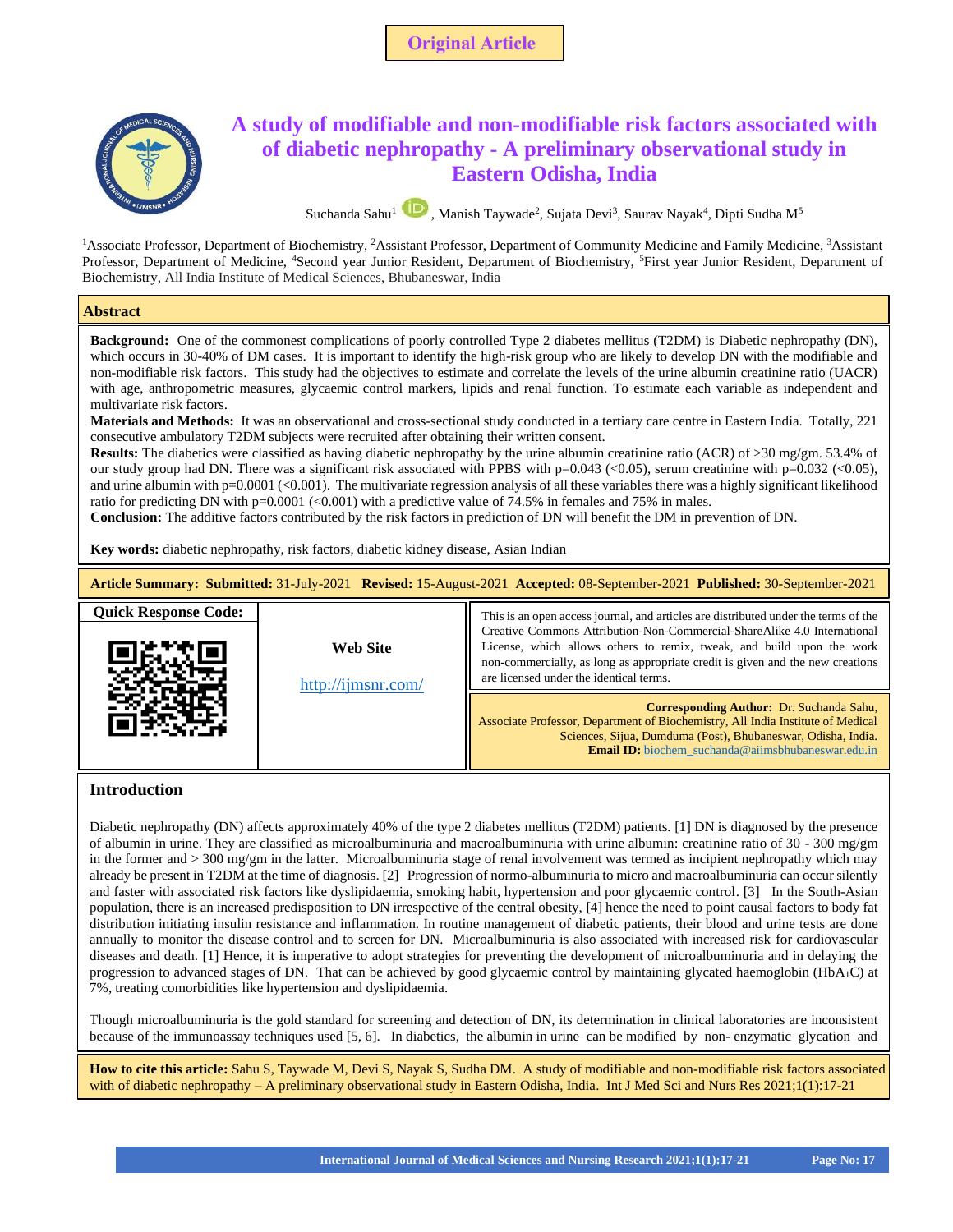hydrolysis during its passage in the renal tubules. These modifications can underestimate the albumin by the antibodies used for assay [7, 8], thereby delay the detection of DN and its treatment. In this study we assessed the correlation of ACR with non-modifiable risk factors like age and gender of patient and with modifiable risk factors like body mass index (BMI), waist hip ratio (WHR), atherogenic index (AI) calculated from fasting blood lipid levels and HbA1C.

#### **Material and Methods:**

It was a cross-sectional comparative study on 221 ambulatory T2DM subjects conducted in a tertiary care centre in Eastern India after the approval of the Institutional Ethical Committee (IEC- T/IMF/18-19/32). The cases were from our Non – Communicable Diseases (NCD) Outpatients clinic (OPD), All India Institute of Medical Sciences, Bhubaneswar, India, who attended for routine follow-up clinic during the month of March 2020. Convenient sampling was done due to the COVID-19 pandemic. Their clinical and anthropometric data were noted after obtaining their written consent. 5ml of blood in fasting state and 10 ml of midstream spot urine was collected in different vacutainers and urine vials for estimation of the following: serum creatinine, glycated haemoglobin fasting (FBS) and post prandial blood sugar (PPBS), urine creatinine and albumin. The lipid profile included total cholesterol (TC), triglycerides (TG), high density lipoprotein (HDL) and low-density lipoproteins (LDL). All the estimations were done the same day using the Beckman Coulter Chemistry Analyzer AU5800 (Beckman Coulter, Brea, USA).

The calculated parameters were body mass index (BMI), waist hip ratio (WHR), atherogenic index of plasma (AIP) [9], urinary albumin: creatinine ratio (UACR) and estimated glomerular filtration rate (eGFR). [10] The statistical analysis was done to compare the diabetics with and without DN. The comparison was done by Mann Whitney U test.

The relative risk estimates were calculated and the correlation was estimated for the independent variables by Spearman's correlation as the data were not normally distributed which was seen by the Kolmogorov-Smirnov test. The comparisons between gender groups and those with and without DN were by Kruskal Wallis Test and post hoc test by Tukey's test. The multivariate regression was estimated for the independent variables. All these were done using SPSS 19.0 version [IBM, Armonk, NY, USA]. p-value <0.05 was considered as statistically significant.

## **Results:**

**Clinical characteristics:** There were 221 diabetic patients who consented to participate in the study. There were 143 males and 78 females. **Table-1** shows the general clinical characteristics of the study participants. Considering the anthropometric cut-off levels for Asian Indians, 72.4% were overweight and obese; 94.4 % of males and 98.7 % females had high WHR. 79.1% had poor glycaemic control as seen by HbA<sub>1</sub>C and 90.9% had a high-risk dyslipidaemia as seen by the AIP. Though 53.4 % of our study group had DN, a larger proportion of the total that is 72.8% had

decreased eGFR. The study participants were classified as having diabetic nephropathy by the UACR.

|                      |  | Table 1: Distribution of general characteristics of the study |  |  |
|----------------------|--|---------------------------------------------------------------|--|--|
| population $(N=221)$ |  |                                                               |  |  |

| Covariates         |                    | No. of<br>Patients | Percentage |
|--------------------|--------------------|--------------------|------------|
| Age (in years)     | < 60               | 172                | 77.8       |
|                    | $\geq 60$          | 49                 | 22.2       |
| Gender             | Male               | 143                | 64.7       |
|                    | Female             | 78                 | 35.3       |
| <b>BMI</b>         | $<$ 23             | 61                 | 27.6       |
|                    | $\geq$ 23          | 160                | 72.4       |
| <b>WHR</b>         | $M_{\star}$ < 0.90 | 8                  | 5.6        |
|                    | $M \geq 0.90$      | 135                | 94.4       |
|                    | F < 0.80           | 1                  | 1.3        |
|                    | $F \geq 0.80$      | 77                 | 98.7       |
| HbA <sub>1</sub> C | $< 7.0\%$          | 46                 | 20.8       |
|                    | $\geq 7.0\%$       | 175                | 79.1       |
| AIP                | < 0.24             | 20                 | 9.1        |
|                    | $\geq 0.24$        | 201                | 90.9       |
| <b>ACR</b>         | $<$ 30 mg/gm       | 94                 | 42.5       |
|                    | $\geq$ 30 mg/gm    | 127                | 57.5       |
| $e$ GFR            | $> 90$ ml/min      | 60                 | 27.2       |
|                    | $< 90$ ml/min      | 161                | 72.8       |
| DN                 | Absent             | 103                | 46.6       |
|                    | Present            | 118                | 53.4       |

The comparison of the two groups by Mann Whitney U test. There was a significant difference in PPBS ( $p=0.013$ ), HbA<sub>1</sub>C ( $p=0.041$ ) and UACR ( $p<0.001$ ). There was no significant difference in the age, gender, BMI, WHR, FBS, lipid profile, AIP, serum creatinine and eGFR between the groups as shown in **Table-2**.

#### **Association of risk factors with DN:**

The risk estimate calculated using the cut off values for each variable relevant to our population and as per gender wherever applicable. Though there was a 10–20% increased risk for age >60 years, male gender, BMI, WHR, FBS, HbA1C, AIP and LDL among the serum lipids and a 20% decrease in HDL had increased risk of DN, none were statistically significant as shown in **Table-3**.

This may be because of the consecutive convenient sampling of one month evaluated as a preliminary study here. There was a significant risk associated with PPBS  $(p=0.043)$ , serum creatinine  $(p=0.032)$ , and urine albumin  $(p=0.0001)$ .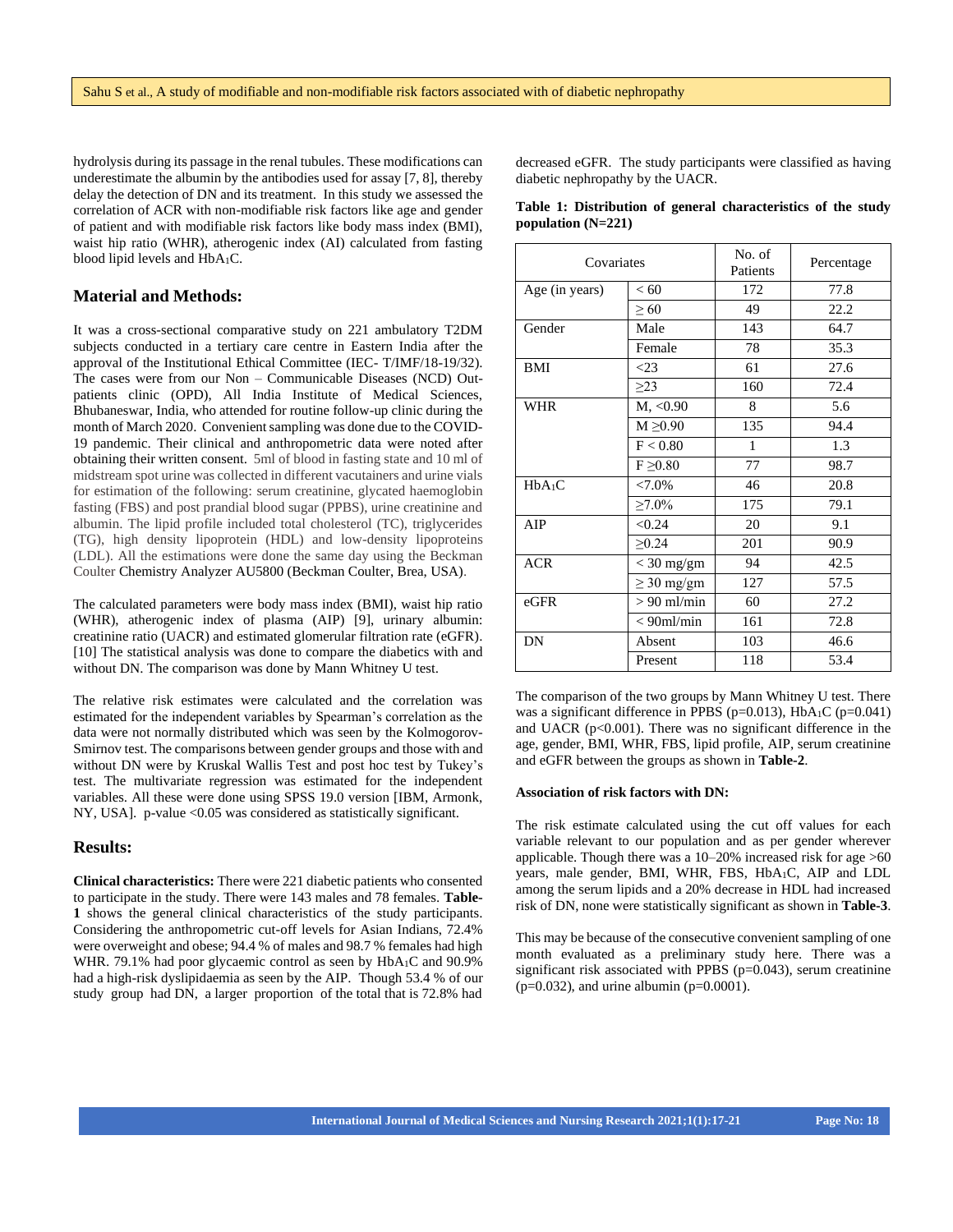| Parameters               |               | Diabetic Nephropathy                            | p                          |         |  |
|--------------------------|---------------|-------------------------------------------------|----------------------------|---------|--|
|                          |               | Absent<br>$(n = 94)$                            | Present<br>$(n = 127)$     | value   |  |
| Age                      |               | $52(43-60)$                                     | $50(43-58)$                | 0.636   |  |
| <b>Sex</b>               | Male          | 62 (65.96%)                                     | 76 (59.84%)                |         |  |
|                          | Female        | 32 (34.04%)                                     | 51 (40.16%)                | 0.353   |  |
|                          | BMI $(kg/m2)$ | 25.30                                           | 25.34                      | 0.434   |  |
|                          |               | $(23.46 - 27.69)$                               | $(22.22 - 28.06)$          |         |  |
| WHR                      |               | $0.948(0.91 - 0.99)$                            | $0.946(0.91 - 0.98)$       | 0.439   |  |
|                          | $FBS$ (mg/dl) | $141.5(121 - 179)$                              | $152(122-221)$             | 0.187   |  |
| PPBS $(mg/dl)$           |               | $208.5(185-290)$                                | $245(189-321)$             | 0.013   |  |
| $HbA_1C$ (%)             |               | $7.875(7.08-8.8)$                               | $8.3(7.2 - 10.3)$          | 0.041   |  |
| S. Creatinine<br>(mg/dl) |               | $1(0.8-1.1)$                                    | $1(0.8-1.2)$               | 0.393   |  |
| $e$ GFR<br>(ml/min)      |               | 82.53<br>$(66.67 - 94.31)$                      | 74.77<br>$(64.94 - 91.08)$ | 0.142   |  |
| $TC$ (mg/dl)             |               | $187(161-210)$                                  | $190(159 - 227)$           | 0.613   |  |
| TG (mg/dl)               |               | $153(119-204)$                                  | $149(108-204)$             | 0.648   |  |
| $HDL$ (mg/dl)            |               | $44(38-51)$<br>$46(39-53)$                      |                            | 0.160   |  |
| $LDL$ (mg/dl)            |               | $110(91 - 135)$                                 | $114(92 - 136)$            | 0.740   |  |
| AIP                      |               | $0.557(0.43-0.69)$                              | $0.529(0.37-0.69)$         | 0.280   |  |
| <b>UACR</b>              |               | 14.41                                           | 82.5                       | < 0.001 |  |
| (mg/gm)                  |               | $(6.53 - 22.23)$                                | $(46.95 - 190.43)$         |         |  |
|                          |               | Rolded n.volue < 0.05 Statistically Significant |                            |         |  |

**Table 2: Differences Between Diabetic Nephropathy Group for Various Risk Factors**

### **Table 3: Risk Factors (Modifiable & Non-Modifiable) for Diabetic Nephropathy**

**Diabetic** 

 **Absent Present**

**Nephropathy Relative** 

**Risk**

**P Value**

**Factors Parameters Classifications**

Non - Modifiable Age (in years)  $< 60$  74 108 1.218 0.284  $\geq 60$  20 19 Sex Male 62 76 1.165 0.400 Female 32 51 Modifiable BMI  $(kg/m<sup>2</sup>)$  $\lt 23$  20 41 1.250 **0.048**  $\geq$ 23 | 74 | 86 WHR  $\langle 0.9(M)/\langle 0.85 \rangle$  1 1  $\frac{\text{(F}}{\geq 0.9 \text{(M)}}$   $\frac{1}{93}$   $\frac{1}{126}$  1.177 1.000  $\geq 0.85$ (F) FBS (mg/dl)  $< 110$  9 22 1.284 0.119  $\geq$ 110 85 105 PPBS (mg/dl)  $\lt 140$  3 0 2.396 **0.043**  $\geq$ 140 91 127  $HbA_1C$  (%)  $\langle 7 | 23 | 23$ 1.232 0.315  $\geq$ 7 71 104 Serum **Creatinine** (mg/dl)  $≤1.2(M)$ /  $\leq$ 1.2(MJ) 87 | 105<br>≤1.1(F) 1.877 **0.032**  $>1.2(M)/>1.1(F)$  7 22 eGFR (ml/min)  $\langle 90 \rangle$  67 94 1.062 0.650  $≥90$  27 33  $TC$  $(mg/dl)$  $\leq 200$  60 80 1.021 1.000  $\geq 200$  34 47 TG (mg/dl)  $< 150$  44 65 1.077 0.587  $\geq 150$  50 62 HDL (mg/dl)  $>35(M)/>39(F)$  77 112 0.767 0.246  $<$ 35(M)/ $<$ 39(F) 17 15 LDL (mg/dl)  $< 100$  36 42 1.138 0.477  $\geq 100$  58 85 AIP  $≤0.24$  6 | 14 1.245 0.343 >0.24 88 113 Urine Albumin  $(m\sigma/L)$ <30 70 33 3.341 **0.0001**

**Bolded p-value < 0.05 Statistically Significant**

control (PPBS and HbA1C), more so in males as compared to females. Similar results have been reported by authors in Asia [12] among Asians in Europe [4], and from heterogenous populations from 20 cohorts. [13] Though strict glycaemic control decreased the risk for DN b 40%, it alone cannot prevent the initiation and progression of DN. [1] Majority of our patients were overweight or obese and had higher WHR than normal. Though BMI associated significantly as a risk factor for DN with UACR, WHR didn't. Neither of them was different in the two groups. There was no difference in gender as a risk factor for DN. However, studies among Asians have shown that women who have DN rapidly progress to ESRD as compared to their male counterparts. [14, 15]

**Bolded p-value < 0.05 Statistically Significant**

The Spearman's correlation (**Table 4**) of ACR with FBS, PPBS, HbA1C and u. albumin were positive with  $(p=0.028, \langle 0.001, 0.001 \rangle)$  and  $\langle 0.001 \rangle$ respectively) on overall estimation of all cases (not shown here). But on estimating the correlation in females, only PPBS correlated significantly and in males there was significant positive correlation with FBS, PPBS, HbA<sub>1</sub>C, serum creatinine and spot urine albumin was negative with eGFR with p=0.028. The other individual independent factors like age, BMI, WHR, serum lipids and AIP did not correlate significantly with ACR in both sexes. On doing a multivariate logistic regression analysis of all these variables **[Table 5a and 5b]** there was a significant likelihood ratio for predicting DN (p=0.014 and 0.001 in females and males respectively) with a substantial predictive value of 74.5% in females and 75% in males by Cox and Snell R square.

# **Discussion:**

Diabetic nephropathy is a common complication of T2DM. It is usually detected in late stages from where it rapidly progresses to end stage renal disease (ESRD). Early detection, good glycaemic control and nephro-protective treatment can prevent ESRD. [11] Apart from this it is important to identify the subgroup among T2DM, likely to develop DN considering the modifiable risk factors like body fat, serum lipids, kidney function and glycaemic control. From our preliminary it is evident that there is a risk associated with biomarkers of glycaemic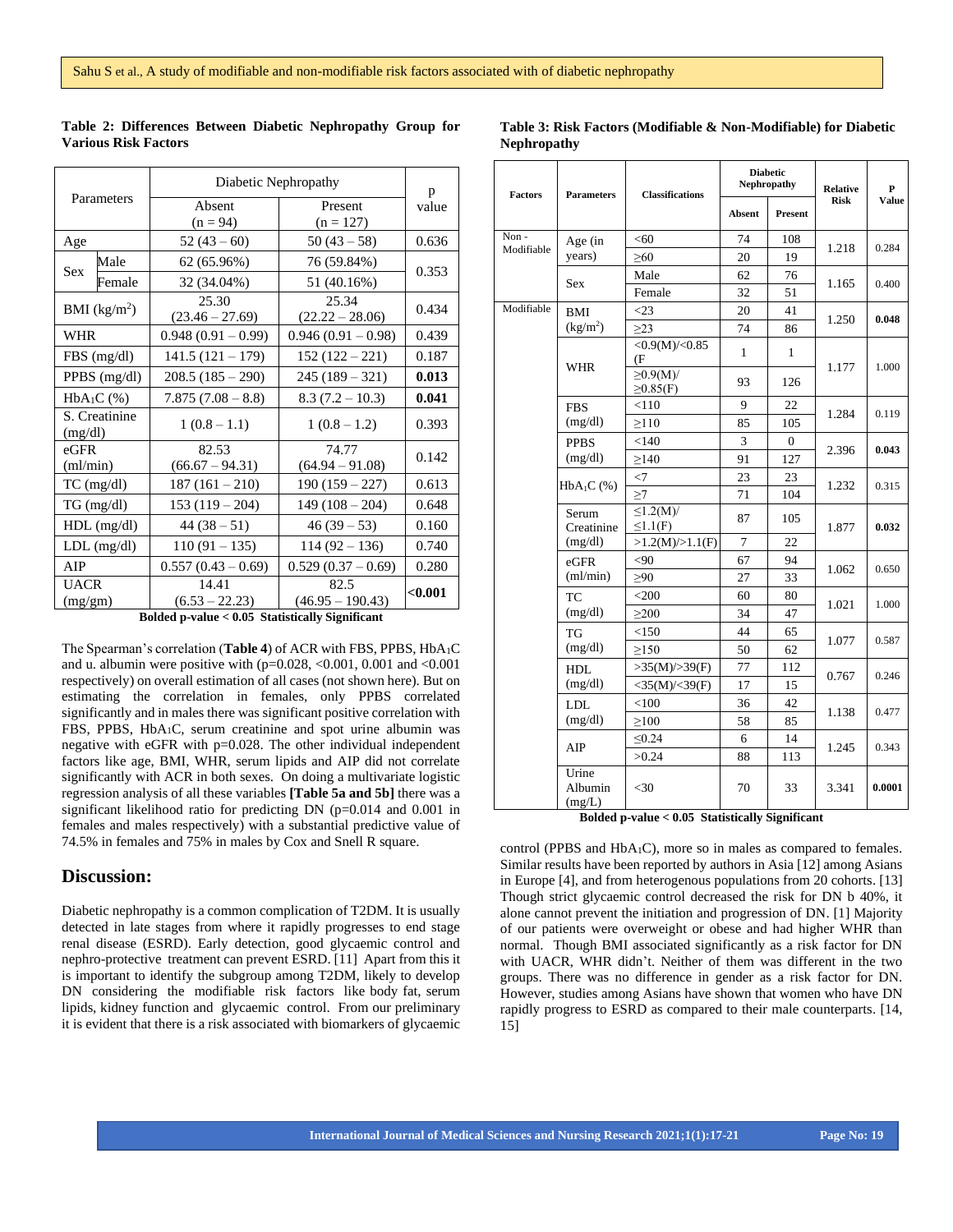|                          | Females        |       | Males          |       |
|--------------------------|----------------|-------|----------------|-------|
| Parameters               | Spearman's rho | p     | Spearman's rho | p     |
|                          |                | value |                | value |
| Age (years)              | $-0.137$       | 0.228 | 0.032          | 0.703 |
| BMI (kg/m <sup>2</sup> ) | 0.05           | 0.661 | $-0.095$       | 0.262 |
| WHR                      | 0.008          | 0.947 | $-0.083$       | 0.329 |
| $FBS$ (mg/dl)            | 0.085          | 0.455 | $0.176*$       | 0.036 |
| PPBS $(mg/dl)$           | $0.267*$       | 0.017 | $0.213*$       | 0.011 |
| $HbA_1C$ (%)             | 0.161          | 0.156 | $0.248**$      | 0.003 |
| S. Creatinine            | 0.076          | 0.508 | $0.191*$       | 0.022 |
| (mg/dl)                  |                |       |                |       |
| $eGFR$ (ml/min)          | 0.043          | 0.705 | $-0.185*$      | 0.028 |
| $TC$ (mg/dl)             | 0.172          | 0.129 | $-0.005$       | 0.956 |
| $TG \, (mg/dl)$          | 0.060          | 0.601 | $-0.070$       | 0.406 |
| $HDL$ (mg/dl)            | 0.111          | 0.332 | 0.030          | 0.724 |
| $LDL$ (mg/dl)            | 0.176          | 0.120 | $-0.011$       | 0.901 |
| AIP                      | $-0.015$       | 0.895 | $-0.073$       | 0.387 |
| U. Albumin<br>(mg/L)     | $0.752**$      | 0.001 | $0.658**$      | 0.001 |

**Table 4: Correlation of ACR with independent factors in the diabetics grouped according to gender (N=221)**

**\*\* Correlation is significant p<0.01; \* Correlation is significant p<0.05**

**Table 5a: Multivariate Regression of the independent variables as risk factors for DN**

| <b>Model Fitting Information</b> |                   |                                  |                                  |     |       |  |
|----------------------------------|-------------------|----------------------------------|----------------------------------|-----|-------|--|
| <b>Sex</b>                       | Model             | <b>Model Fitting</b><br>Criteria | Likelihood Ratio<br><b>Tests</b> |     |       |  |
|                                  |                   | -2 Log Likelihood                | $Chi-$<br>Square                 | df  | Sig.  |  |
| Female                           | Intercept<br>Only | 107.981                          |                                  |     |       |  |
|                                  | Final             |                                  | 107.981                          | 78  | 0.014 |  |
| Male                             | Intercept<br>Only | 196.741                          |                                  |     |       |  |
|                                  | Final             |                                  | 196.741                          | 141 | 0.001 |  |

**Bolded p-value < 0.05 Statistically Significant**

|  |  | Table 5b: Predictive value of the multivariate analysis |
|--|--|---------------------------------------------------------|
|--|--|---------------------------------------------------------|

| Pseudo R-Square |               |       |
|-----------------|---------------|-------|
| Female          | Cox and Snell | 0.745 |
|                 | Nagelkerke    |       |
|                 | McFadden      |       |
| Male            | Cox and Snell | 0.75  |
|                 | Nagelkerke    |       |
|                 | McFadden      |       |

The baseline eGFR and kidney function are important factors in DN risk and progression. [1] In our study though eGFR was not significantly different in the two groups; with and without DN, serum creatinine levels were a risk in both sexes and eGFR negatively correlated with UACR in males as shown in **Table-4.** As eGFR is closely related to age, baseline eGFR at the time of diagnosis of T2DM and further monitoring to see the rate of decline [16] is imperative for initiating treatment with antidiabetic agents which will protect the kidneys also. [12]

In our study, the serum lipids were not statistically different in the two groups, yet studies have shown that HDL and TG are independent risk factors for cardiovascular disease, systolic blood pressure (SBP) being the measure. [13] As we have not considered the treatment naïve T2DM patients and we have not taken in account the drug history of each participant, our statement for or against the association of serum lipids in DN will not be exact.

As T2DM involves multiple organs and its complications can coexist to varying degrees in individuals, multiple factors affect the course of the disease. The multivariate regression analysis showed significant predictive value of the risk factors considered in our study. Studies on identification of risk factors have identified similar factors and others like SBP, duration of disease, rate of decline in eGFR, age and presence of diabetic retinopathy. [3, 12]

The strength of our study is that, though it is a preliminary study conducted during the lockdown for pandemic, the conjoined effect of the modifiable and non-modifiable risk factors showed substantial predictive value. Our study is limited by the sample number and the lack of drug history such as lipid lowering agents, antihypertensives, insulin or oral hypoglycaemic agents.

### **Conclusion:**

In conclusion, the findings of our study have implications in the clinical scenario of diabetes. As the disease, T2DM is not only about current glycaemic control, but involves constant clinical and lab monitoring to evade complications. Patient education about disease and empowering them with the knowledge and ability is more important that medications alone. An overall change in diet, physical activity, and other lifestyle modifications should benefit each patient. Larger cohort studies are suggested to understand the additive effects of risk factors.

**Acknowledgment:** We acknowledge the consent and cooperation of our study participants and the help of other department staff and colleagues.

**Authors' Contributions:** SS, MT and SDM conceived the study design and initial draft of the manuscript. SD, SN and DSM collected clinical data. SS and SN analysed the data. All the authors edited and approved of the final draft of the manuscript.

Here, SS **-** Suchanda Sahu, MT - Manish Taywade, SD - Sujata Devi, SN - Saurav Nayak and, Dipti Sudha M - DSM